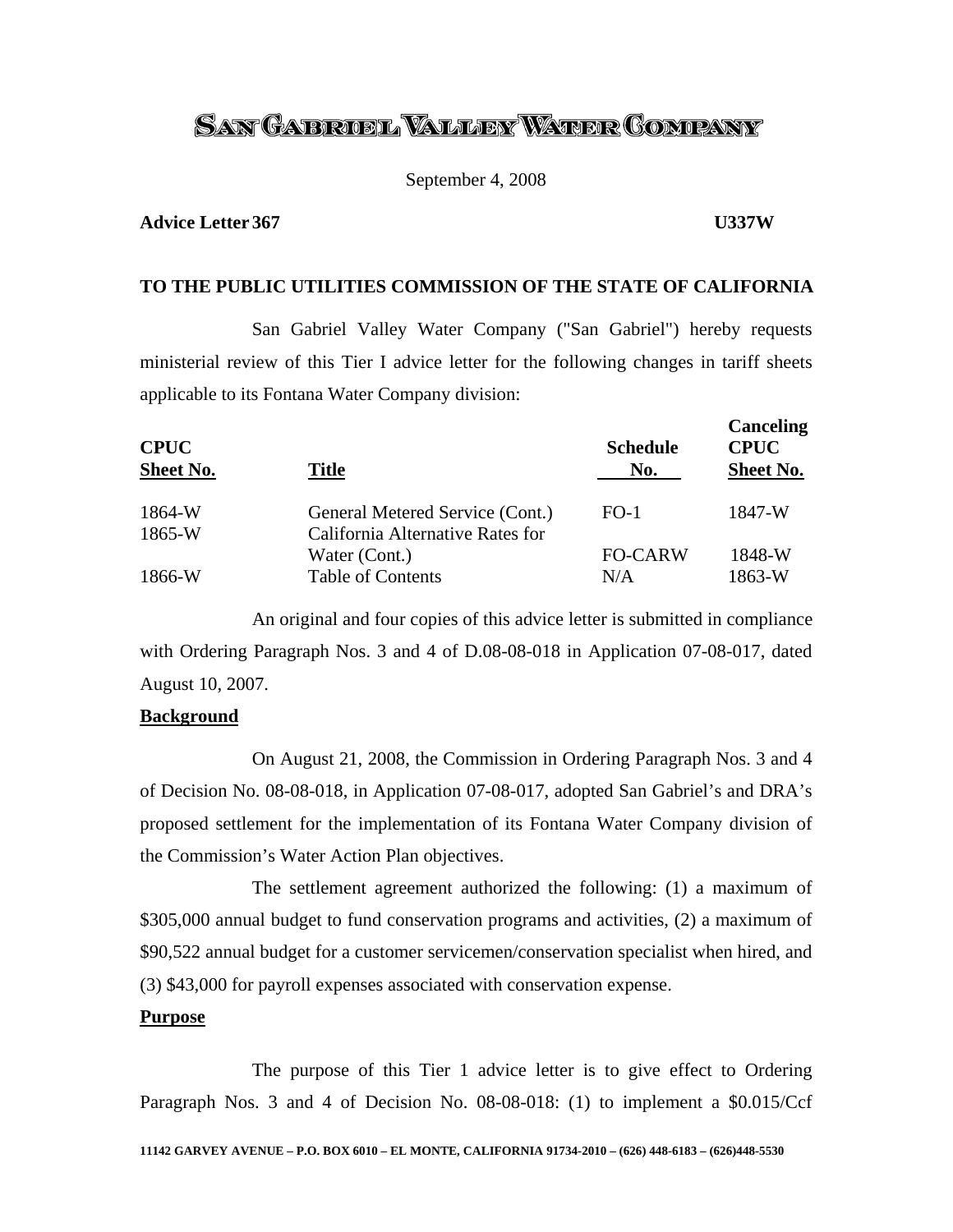surcharge to recover \$305,000 for conservation program expanses and (2) to implement a \$0.0021/Ccf surcharge for the recover of \$43,000 of additional conservation payrollrelated expense.

For Fontana Water Company division customers, the effect of the \$0.0171/Ccf surcharge will increase the typical monthly bill of the typical residential customer (5/8" x ¾" meter and 23 Ccf) by \$0.39 or 0.72% from \$54.01 to \$54.40.

### **Discussion**

Ordering Paragraph No. 3 of Decision No. 08-08-018, states:

3. Fontana Water Company is authorized to file a Tier 1 Advice Letter to collect \$305,000 of conservation program expenses in annualized revenues through a \$0.015 per hundred cubic fee (Ccf) conservation surcharge component effective on or after the effective date of this decision, as set forth in the settlement agreement.

Ordering Paragraph No. 4 of Decision No. 08-08-018, states:

4. Fontana Water Company is also authorized to file a Tier 1 Advice Letter to recover \$43,000 of additional conservation payroll-related expenses through a \$0.0021 per Ccf conservation surcharge component effective on or after the effective date of this decision.

 And Ordering Paragraph No. 6 of Decision No. 08-08-018, States:

6. All components of the conservation surcharge being authorized by this decision shall end by the effective date of new rates to be set under Fontana Water Company's 2008 general rate case.

San Gabriel requests a temporary surcharge of \$0.0171 to be applied to service rendered on and after September 4, 2008 until the later of July 1, 2009 or the effective date of Fontana Water Company's 2008 general rate case.

No workpapers are associated with this advice letter. No further public notice is required because all public notices in connection with Application No. 07-08- 017 have already been made in accordance with applicable law and Commission rules.